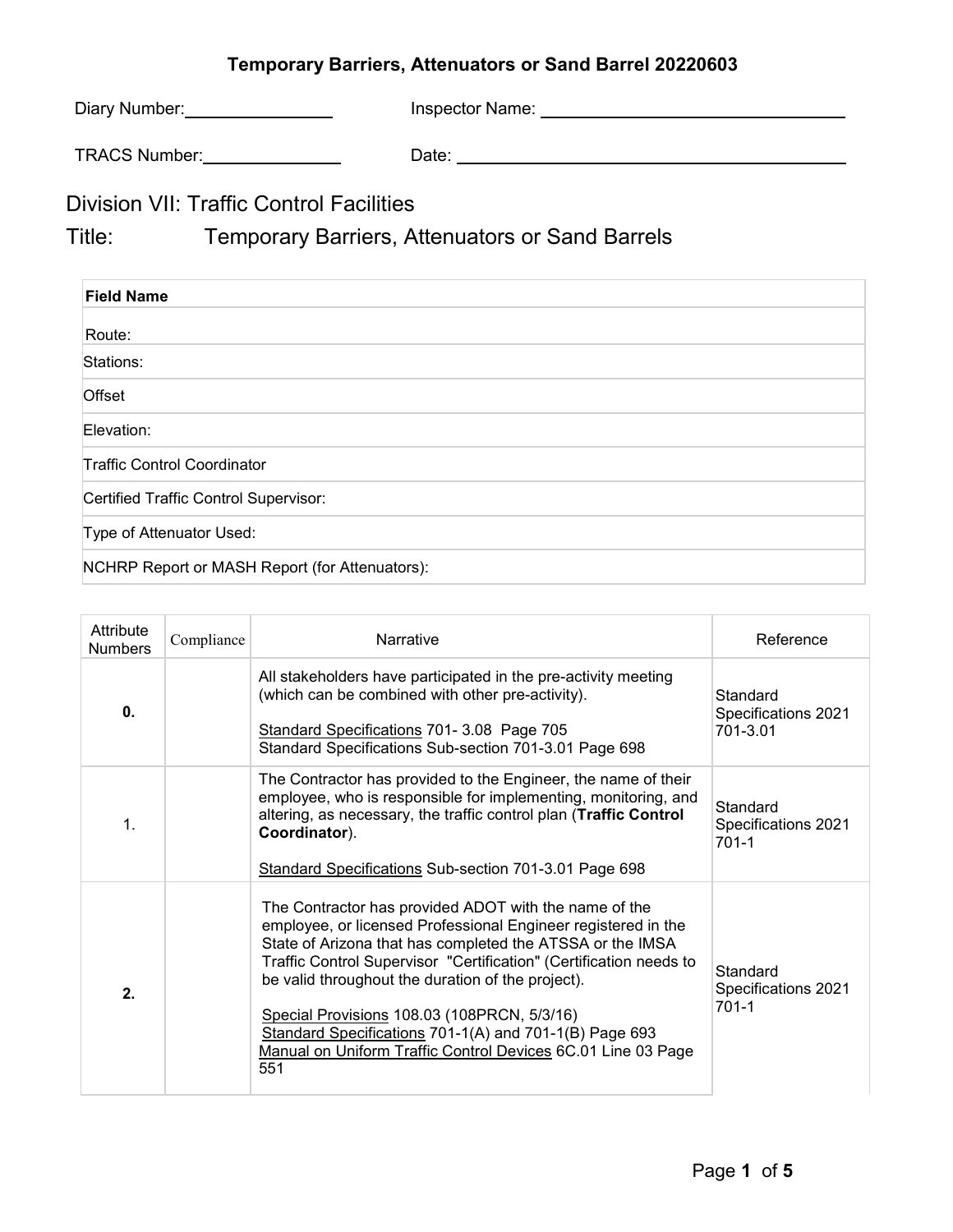| <b>Temporary Barriers, Attenuators or Sand Barrel 20220603</b> |                                                                                                                                                                                                                                                                                                                                                                                                                                                                  |                                                                 |  |
|----------------------------------------------------------------|------------------------------------------------------------------------------------------------------------------------------------------------------------------------------------------------------------------------------------------------------------------------------------------------------------------------------------------------------------------------------------------------------------------------------------------------------------------|-----------------------------------------------------------------|--|
| 3.                                                             | The Contractor has supplied the ADOT field office with a letter<br>certifying that the traffic control devices meet NCHRP Report<br>350 criteria or M.A.S.H. (Manual for Assessing Safety Hardware)<br>requirements.<br><b>NCHRP Report 350</b><br>Traffic Control Design Guideline Page 5<br>Manual for Assessing Safety Hardware (M.A.S.H.)<br>Standard Specifications 2021 Sub-Section 701- 2.01 (B) (1)<br>Page 694                                          | Standard<br>Specifications 2021<br>701-2.01 (B)(1)              |  |
| 4.                                                             | The Contractor has provided a Certificate of Compliance letter,<br>certifying that the Temporary Concrete Barrier (TCB) used on<br>the project conforms to Signing and Marking Standard Drawing<br>C-3 (Provided by the Contractor at the Pre-construction<br>Conference).<br>Standard Specifications Subsection 701-2.03 Page 696<br>Standard Specifications Section 106.05 Page 89<br>Signing and Marking Standard Drawings C-3<br>https://azdot.gov/node/5286 | Standard<br>Specifications 2021<br>701-2.03                     |  |
| 5.                                                             | For Steel Temporary Barrier (TSB), When used, they shall be<br>in accordance with the manufacturer's recommendations. {TSB<br>but have much higher dynamic deflections when not pinned.}<br><b>ADOT Temporary Traffic Control Design Guidelines Page 8</b>                                                                                                                                                                                                       | <b>Temporary Traffic</b><br><b>Control Design</b><br>Guidelines |  |
| 6.                                                             | When Temporary Concrete Barrier or Steel Temporary Barrier<br>needs to be pinned to the Bridge Deck, the Contractor has<br>submitted a drawing on how it will be pinned for approval.<br>Standard Specifications 701- 2.03 Page 696<br>Signing and Marking Standard Drawings C-3<br>https://azdot.gov/node/5286                                                                                                                                                  | Standard<br>Specifications 2021<br>701-2.03                     |  |
| 7.                                                             | Pre-filled barrels delivered to the project, have been inspected<br>by the Department in advance and have a Department-furnished<br>unique identifier that is permanently affixed to the barrel<br>corresponding to a production lot(s). Pre-filled barrels not having<br>a Department-furnished unique identifier will not be accepted.<br>Standard Specifications 701-2.04 Page 696<br>Standard Specifications 702-2.04 Page 722                               | Standard<br>Specifications 2021<br>701-2.04                     |  |
| 8.                                                             | There is a letter certifying that the correct amount of sand is<br>in each barrel, the sand has a dry unit weight of 90 to 110 Lbs.<br>per cubic foot, sand contains less than 2% moisture by weight,<br>and the sand meets the required gradation (no rocks or debris).<br>Standard Specifications 701-2.04 Page 696<br>Standard Specifications Section 106.05 Page 89<br>Standard Specifications 702-2.03 Page 723                                             | Standard<br>Specifications 2021<br>701-2.04                     |  |
| 9.                                                             | For Elevation above 3,000 feet, the sand has Five percent rock<br>salt (by weight) mixed with sand (documentation on file).<br>Standard Specifications 701-2.04 Page 696<br>Standard Specifications Subsection 702-2.03 Page 722                                                                                                                                                                                                                                 | Standard<br>Specifications 2021<br>701-2.04                     |  |
| 10.                                                            | Certifications contain the Name and Model of the tested traffic<br>control devices, detailed drawings/product literature, and test<br>conditions the devices passed.<br>Standard Specifications Sub-section 701-2.01 (B) (1) Page 694                                                                                                                                                                                                                            | Standard<br>Specifications 2021<br>701-2.01 (B)(1)              |  |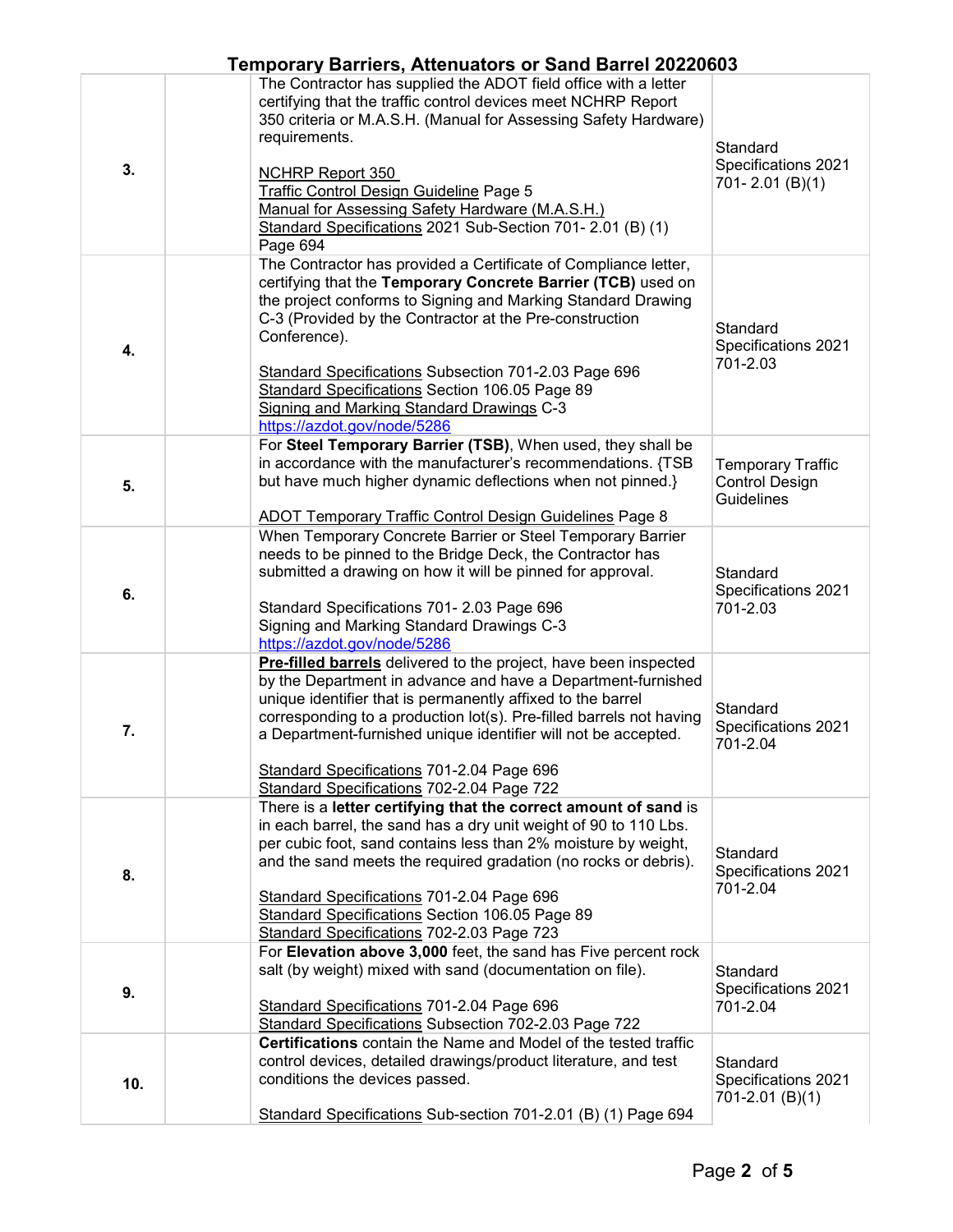| Temporary Barriers, Attenuators or Sand Barrel 20220603 |                                                                                                                                                                                                                                                                                                                                                                                                                        |                                                                                     |  |
|---------------------------------------------------------|------------------------------------------------------------------------------------------------------------------------------------------------------------------------------------------------------------------------------------------------------------------------------------------------------------------------------------------------------------------------------------------------------------------------|-------------------------------------------------------------------------------------|--|
| 11.                                                     | The Approved Traffic Control Plan (TCP) has the Temporary<br>Concrete Barrier, Temporary Attenuator, and or Glare Screen<br>noted on it.<br><b>Traffic Control Plan Sheets</b><br>Standard Specifications 2021 Sub-Section 701- 2.01 (B) (1) Page<br>694                                                                                                                                                               | Standard<br>Specifications 2021<br>701-2.01 (B) (1                                  |  |
| 12.                                                     | Temporary Concrete Barriers are fastened as shown on<br>"Standard Drawings C-3" to form a smooth, uniform appearance<br>(no kinks in alignment).<br><b>Signing and Marking Standard Drawings C-3</b><br>https://azdot.gov/node/5286                                                                                                                                                                                    | Signing and Marking<br><b>Standard Drawings</b><br>$C-3$                            |  |
| 13.                                                     | Temporary Concrete Barriers Galvanize Pin meets either<br>Connector Pin details of 2-feet 5-inches plus or minus 1/8-inch<br>from tip to the washer, and the shaft is 1-inch.<br>Signing and Marking Standard Drawings C-3 Pin Note 2 and<br>Note 3 https://azdot.gov/node/5286                                                                                                                                        | Signing and Marking<br><b>Standard Drawings</b><br>$C-3$                            |  |
| 14.                                                     | The Temporary Concrete Barrier is in good condition and has<br>no large spalls or exposed rebar. None on the Public Traffic<br>side.<br><b>Quality Guidelines for Temporary Traffic Control Devices</b><br>https://adotnet.az.gov/content/quality-guidelines-temporary-<br>traffic-control-devices                                                                                                                     | <b>Quality Guidelines for</b><br><b>Temporary Traffic</b><br><b>Control Devices</b> |  |
| 15.                                                     | Temporary Concrete Barrier ends are flared outside of the<br>clear zone (if Sand Barrels or Water Fill Attenuator are used,<br>mark it as "N/A"),<br><b>ADOT Temporary Traffic Control Design Guidelines Page 7</b><br>Signing and Marking Standard Drawings C-4<br>https://azdot.gov/node/5286                                                                                                                        | <b>ADOT Temporary</b><br><b>Traffic Control</b><br>Design Guidelines                |  |
| 16.                                                     | The Temporary Concrete Barrier, for setup off the roadway,<br>earthen material, or aggregate base shall be placed at a 10:1 or<br>flatter slope under the TCB and between the TCB and the<br>roadway.<br><b>ADOT Temporary Traffic Control Design Guidelines Page 7</b>                                                                                                                                                | <b>Temporary Traffic</b><br>Control Design<br><b>Guidelines</b>                     |  |
| 17.                                                     | The Temporary Concrete Barrier, the flare rate should be no<br>steeper than 8:1. Flare rates between 8:1 and 20:1 are shown in<br>Table 5-9 of the AASHTO Roadside Design Guide. {Existing<br>speed limits are a consideration in the design of TCB flare<br>rates. $\}$<br><b>ADOT Temporary Traffic Control Design Guidelines Page 7</b><br>Signing and Marking Standard Drawings C-4<br>https://azdot.gov/node/5286 | <b>Temporary Traffic</b><br><b>Control Design</b><br>Guidelines                     |  |
| 18.                                                     | The Temporary Concrete Barrier has a minimum of 2 feet of<br>lateral clear space between the work zone side of the TCB and<br>the work area/drop off or the hazard that is being shielded.<br><b>ADOT Temporary Traffic Control Design Guidelines Page 7</b>                                                                                                                                                           | <b>Temporary Traffic</b><br><b>Control Design</b><br>Guidelines                     |  |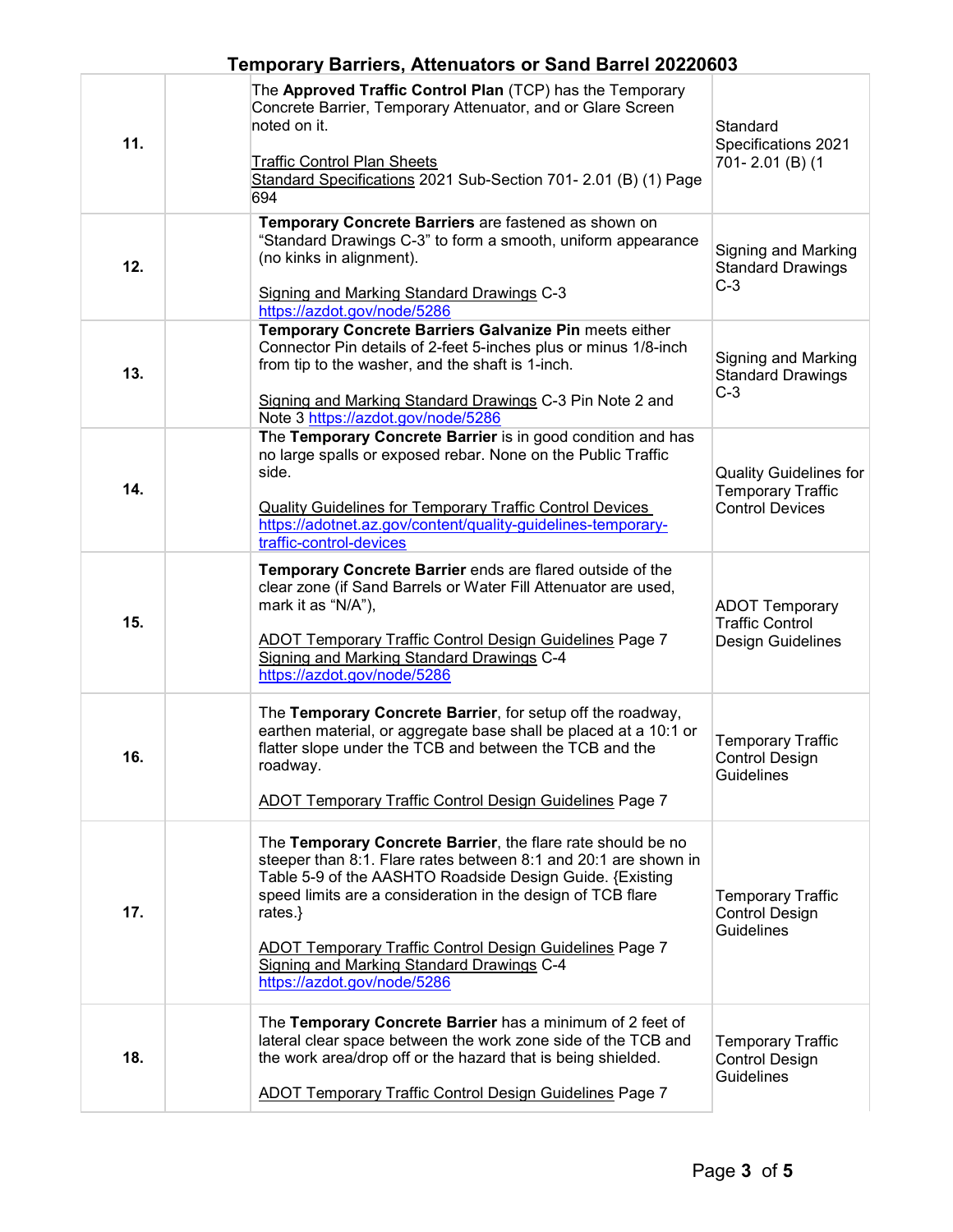## **Temporary Barriers, Attenuators or Sand Barrel 20220603**

Г

| 19. | When Temporary Concrete Barrier does not have a minimum<br>2-foot lateral movement (deflections) between the edged of the<br>TCB to the drop-off, it is pinned to the Roadway or Bridge Deck.<br>Signing and Marking Standard Drawings C-3<br>https://azdot.gov/node/5286                                                                                                                                                                                   | Signing and Marking<br><b>Standard Drawings</b><br>$C-3$ |
|-----|-------------------------------------------------------------------------------------------------------------------------------------------------------------------------------------------------------------------------------------------------------------------------------------------------------------------------------------------------------------------------------------------------------------------------------------------------------------|----------------------------------------------------------|
| 20. | Barrier Markers are installed on the barrier and spaced at a<br>maximum of 20 feet with the correct color to match roadway<br>striping (on curves the spacing is closer) and a height of 26<br>inches or on Top.<br>Signing and Marking Standard Drawings C--3<br>Signing and Marking Standard Drawings M-33 Note 8<br>Signing and Marking Standard Drawings M-32<br>https://azdot.gov/node/5286<br>ADOT Temporary Traffic Control Design Guidelines Page 7 | Signing and Marking<br><b>Standard Drawings</b><br>$C-3$ |
| 21. | When required, a Temporary Glare Screen is installed per the<br>Manufacturer's Recommendations. {Expanded mesh<br>Glare screens are no longer used.}<br><b>ADOT Temporary Traffic Control Design Guidelines Page 7</b>                                                                                                                                                                                                                                      | <b>Project Plan Sheets</b>                               |
| 22. | Sand Barrel Crash cushions are placed on level pads per plan.<br>Standard Specifications Sub-section 702-3 Page 724<br>Signing and Marking Standard Drawings C-1 Note 2<br><b>ADOT Temporary Traffic Control Design Guidelines Page 10</b>                                                                                                                                                                                                                  | Standard<br>Specifications 2021<br>702-3                 |
| 23. | The Sand Barrel crash cushion Placement, Angles, and<br>Spacing is in accordance with the Manufacturer's<br>Recommendations (at the originally posted speed or before any<br>drop of speeds).<br>Signing and Marking Standard Drawings C-1 Note 5<br>https://azdot.gov/node/5286<br>Standard Specifications Sub-section 702-3 Page 724                                                                                                                      | Standard<br>Specifications 2021<br>702-3                 |
| 24. | The Sand Barrel crash cushion has a four-inch-wide yellow<br>reflective sheeting chevron on the lead barrel(s) per Standard<br>Drawing M-35. {Design "A" or "B" or "C" or "D"}<br>Signing and Marking Standard Drawings M-35<br>https://azdot.gov/node/5286                                                                                                                                                                                                 | Signing and Marking<br><b>Standard Drawings</b><br>M-35  |
| 25. | The Sand Barrel crash cushions are not damaged and have lids<br>on them.<br>Standard Specifications Sub-section 701-3 04 Page 701                                                                                                                                                                                                                                                                                                                           | Standard<br>Specifications 2021<br>702-3                 |
| 26. | The Sand Barrel crash cushion barrels that are Damaged are<br>Replaced within 36 hours.<br>Standard Specifications Subsection 701-3.04 Page 701                                                                                                                                                                                                                                                                                                             | Standard<br>Specifications 2021<br>701-3.04              |
| 27. | The correct numbers of Water Filled Attenuators are placed<br>per the Manufacturer's Recommendations (at the originally<br>posted speed or before any drop of speeds).<br>Standard Specifications Subsection 701-3.04 Page 701                                                                                                                                                                                                                              | Standard<br>Specifications 2021<br>701-3.04              |